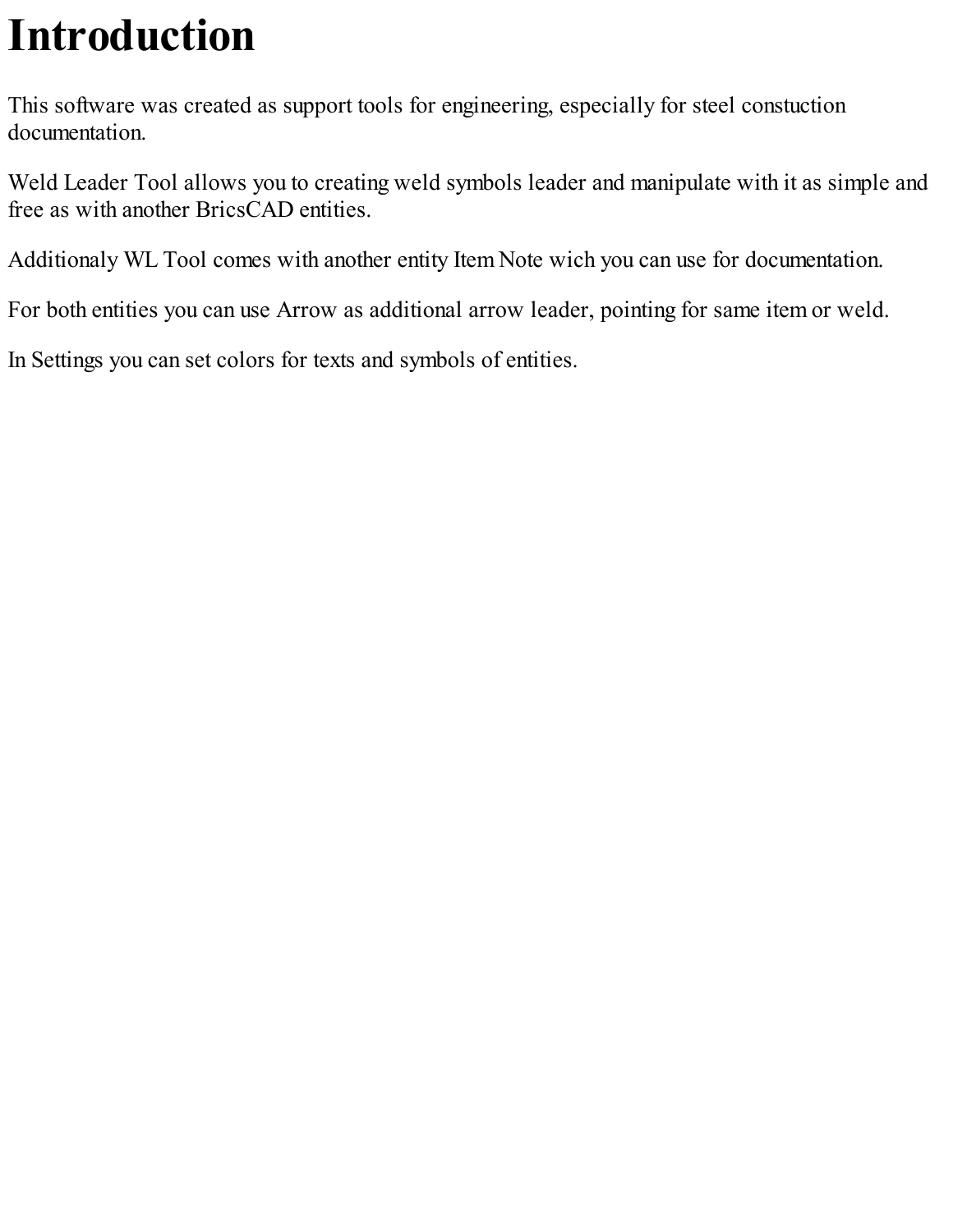## **After Instalation**

After you successfully run installation you can freely use this tool.

Installation performs all necessary operations.

After first run of BricsCAD you can see Weld Leader Toolbar.

(if Weld Leader Toolbar are not shown, please refer to **[Problem](#page-13-0) Solving** topic)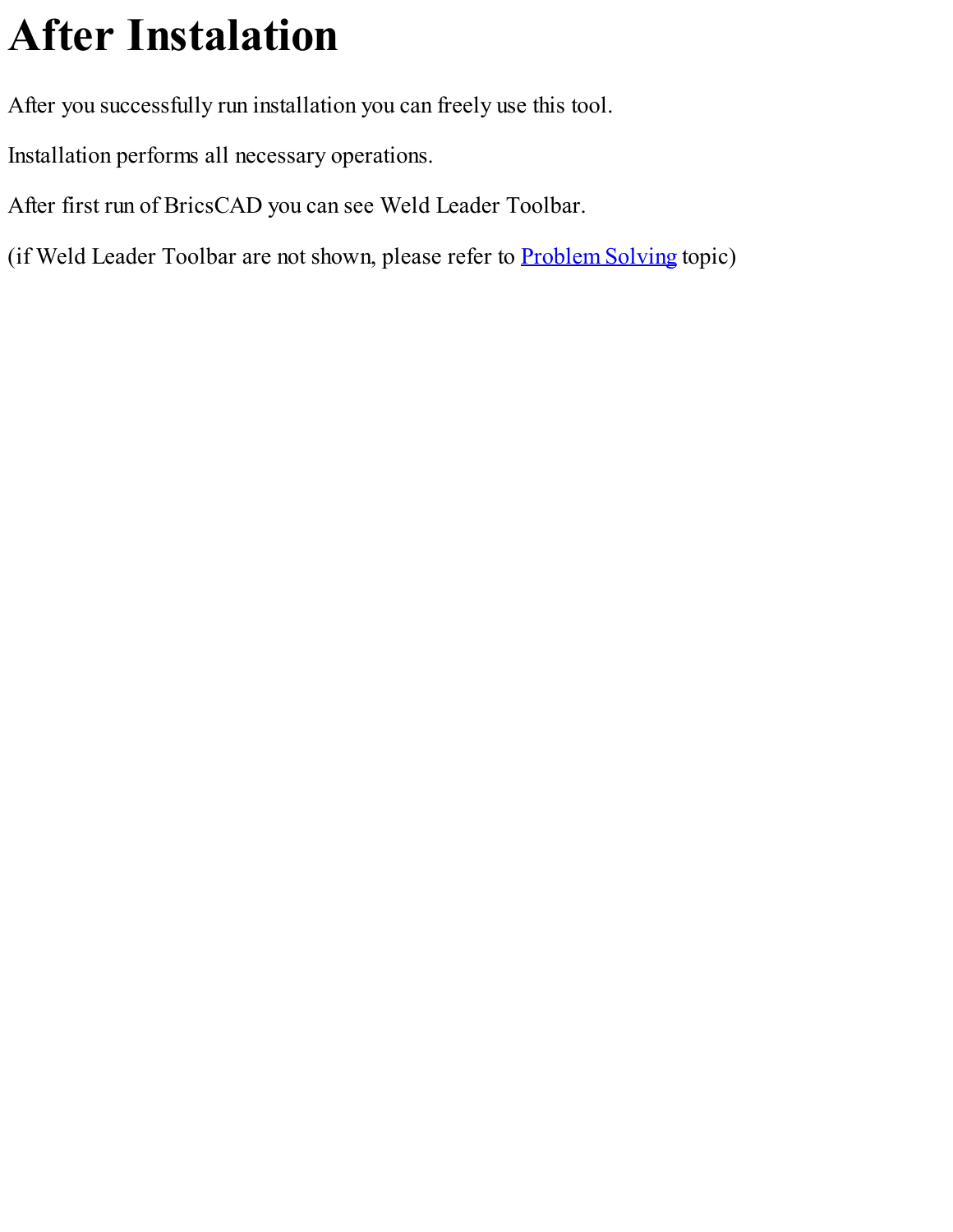#### <span id="page-2-0"></span>**WLToolbar**

WLToolbar is a part of WLTool.cui and it is loaded automaticaly from LISP file on\_start.lsp saved in BricsCad<version>\Support folder



[Weld](#page-6-0) - creating Weld Leader

- $\mu$ <sup> $\mu$ </sup> [Notes](#page-8-0) creating Item Notes Leader
- [WLEdit](#page-5-0) editing existing Weld Leader, or Item Notes
- [Arrow](#page-10-0) creating additional Arrow Leader
- [WLSet](#page-4-0) Setting dialog, set language and text colors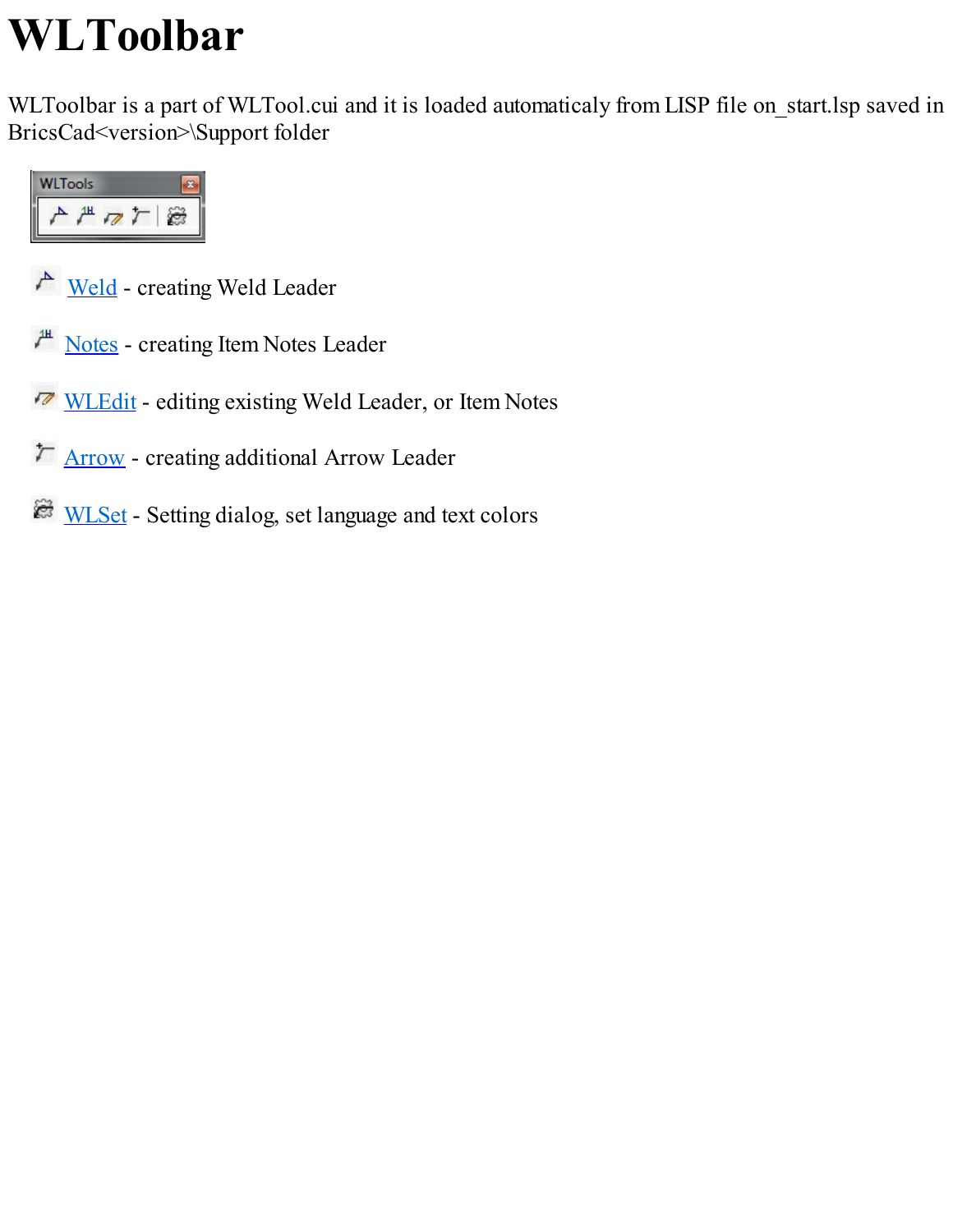#### **Commands**

Here is a list of commands of Weld Leader Tool

- [Weld](#page-6-0) Creating a Weld Leader
- [Notes](#page-8-0) Creating a Item Notes Leader
- [Arrow](#page-10-0) Creating an additional Arrow
- [WLEdit](#page-5-0) For editing existing entities
- [WLSet](#page-4-0) Informations and setting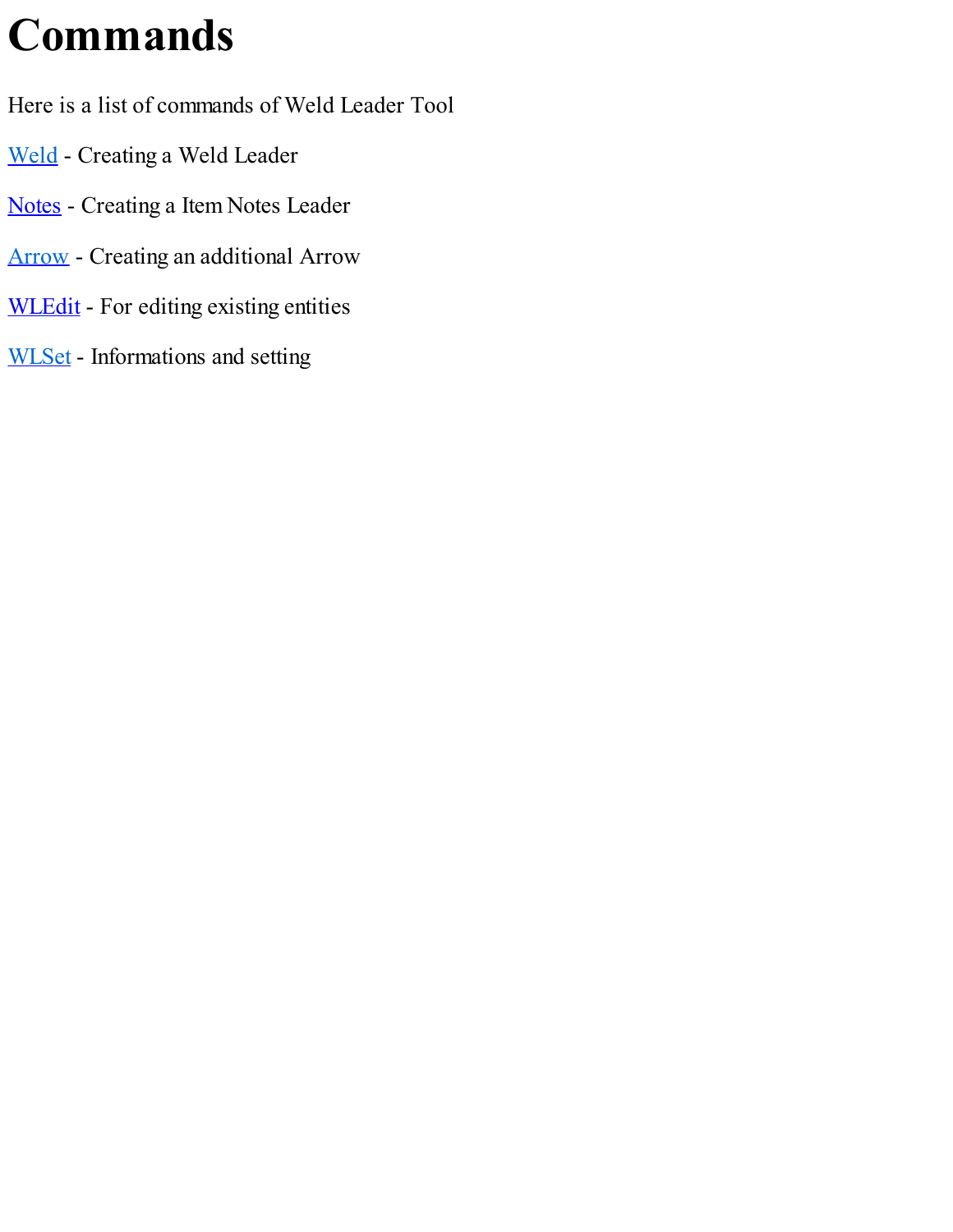# <span id="page-4-0"></span>**Settings**

By entering "WLSet" command or by clicking at this  $\frac{1}{2}$  icon in [WLToolbar](#page-2-0) the Setting Dialog will display.

| x<br>Weld Leader Info                                          |                        |                 |
|----------------------------------------------------------------|------------------------|-----------------|
| Weld Leader Utility Version<br>1.0.1                           |                        |                 |
| Select language<br>en US                                       | <b>A</b> Color setting |                 |
| This utility was developed and provided by                     |                        |                 |
|                                                                | Notes text color       | Yellow          |
| <b>STMCAD</b>                                                  | Notes number color     | Green           |
| Structural engineers                                           | Weld Leader text color | Yellow<br>▼     |
|                                                                |                        | ByLayer         |
| www.stacad.cz                                                  | OK                     | <b>ByBlock</b>  |
| This utility is FREEWARE and is provided "AS IS" without any   |                        | Red             |
| waranty.                                                       |                        | Yellow<br>Green |
| If you find any bug, or if you have any idea or wishes, please |                        | Cyan            |
| send us an email at development@stacad.cz                      |                        | Blue            |
|                                                                |                        | Magenta         |
|                                                                |                        | White           |
|                                                                |                        | Select color    |
|                                                                |                        |                 |
|                                                                |                        |                 |
| Color setting<br>Cancel<br>OK                                  |                        |                 |

In main WL Info Dialog you can select language from available languages. (If you want to create your language translation refer to this topic).

Color setting button invoke another dialog with comboboxes where you can change colours of texts and symbols, drawed by entities.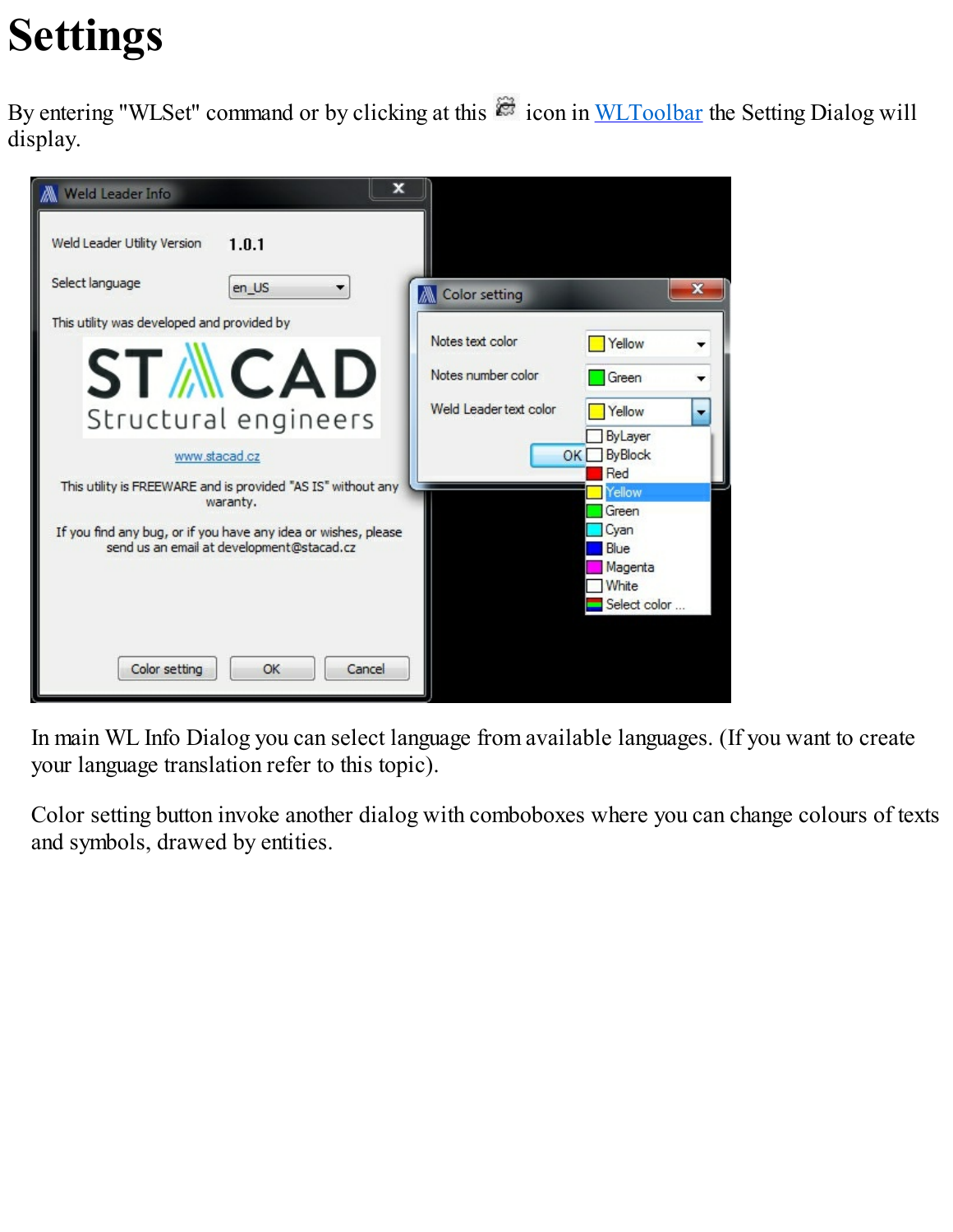# <span id="page-5-0"></span>**Editing existing entities**

You can edit existing Weld Leader and Item Notes entities by entering "WLEdit" command or by clicking at this  $\sqrt{ }$  icon in [WLToolbar](#page-2-0) and pick entity to edit.

You can also double-click at the entity you want to edit and appropriate dialog will display.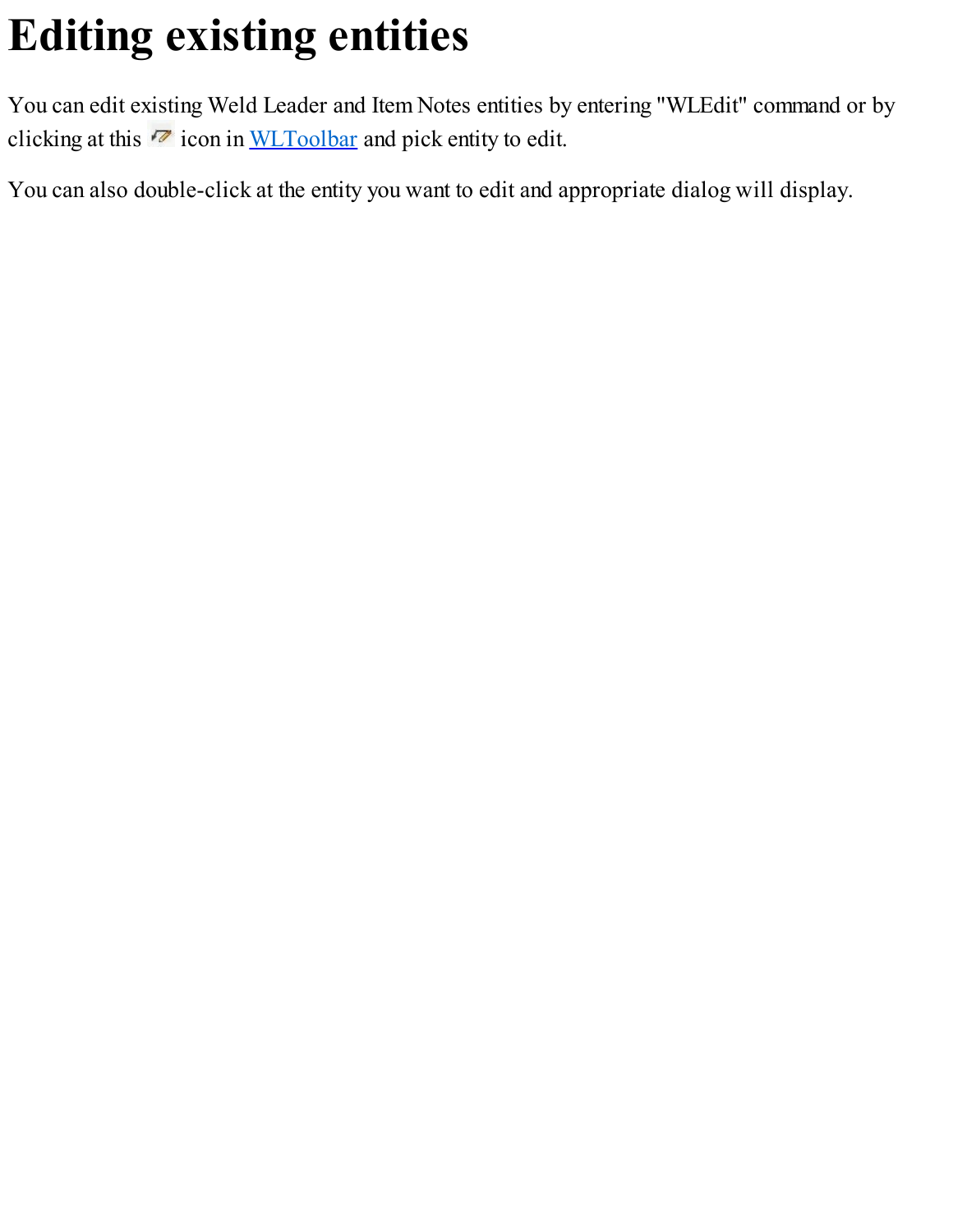### <span id="page-6-0"></span>**Weld Leader Dialog**

After entering a command "Weld" or by clicking at this  $\overrightarrow{r}$  icon in WLToolbar you will be prompt for entering two points:

Starting Point - Point at a place you want to pointing with arrow

Leader Point - Point at a place where you want to have leader line with weld symbol

Then Weld Leader dialog will displays and you can specify weld symbol, texts and other properties.



- 1 Enter text and select weld symbols, you can also add comment at the end of leader.
- 2 Checkboxes with additional weld symbol marks

3 - By default scale is loaded from current dimension style scale (dim scale overall), but you can change it here.

OK button will create new entity

OK + arrow button will create new entity and start ARROW command

Clear All button clears everything

Cancel button aborts dialog with nothing created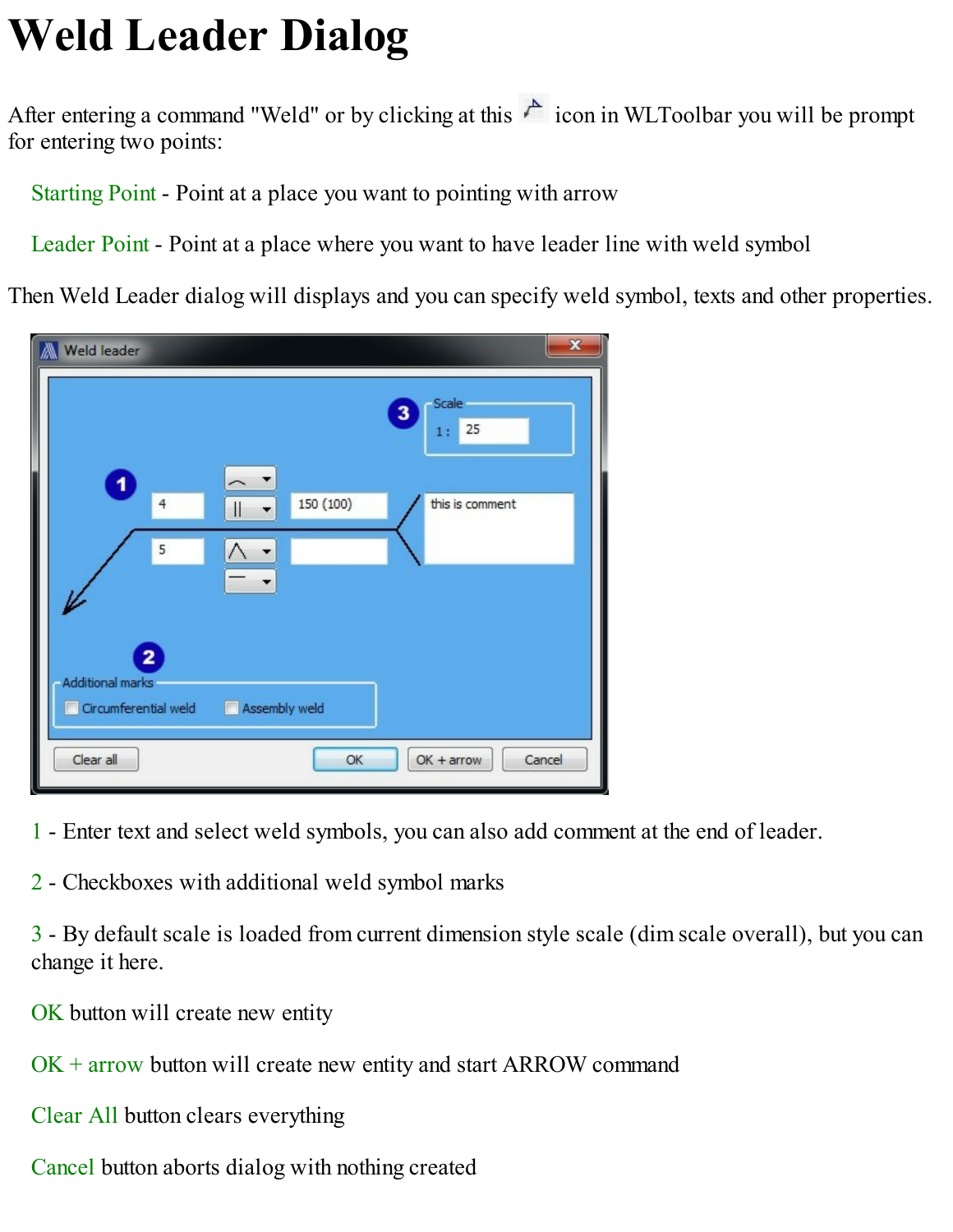# **Weld Leader Entity**

Weld Leader is custom entity and it is similar to another BricsCAD entities, so you can perform such opperations as Copy, Move, Mirror\* or Rotate\*.

Weld Leader has also Grip Points, so you can edit the entity by dragging the grip points.



Grip point at the arrow moves only the arrow

Grip point at the beginng of the leader baseline moves with whole baseline and corresponding text

With grip point at the end of the leader baseline you can switch between drawing the leader baseline to the left, or right

\* - If you rotated or mirrored Weld Leader, leader baseline will stay in direction in wich was created (same UCS as in creation time). To perform Weld Leader in rotated position, you have to set rotated UCS first and then create Weld Leader.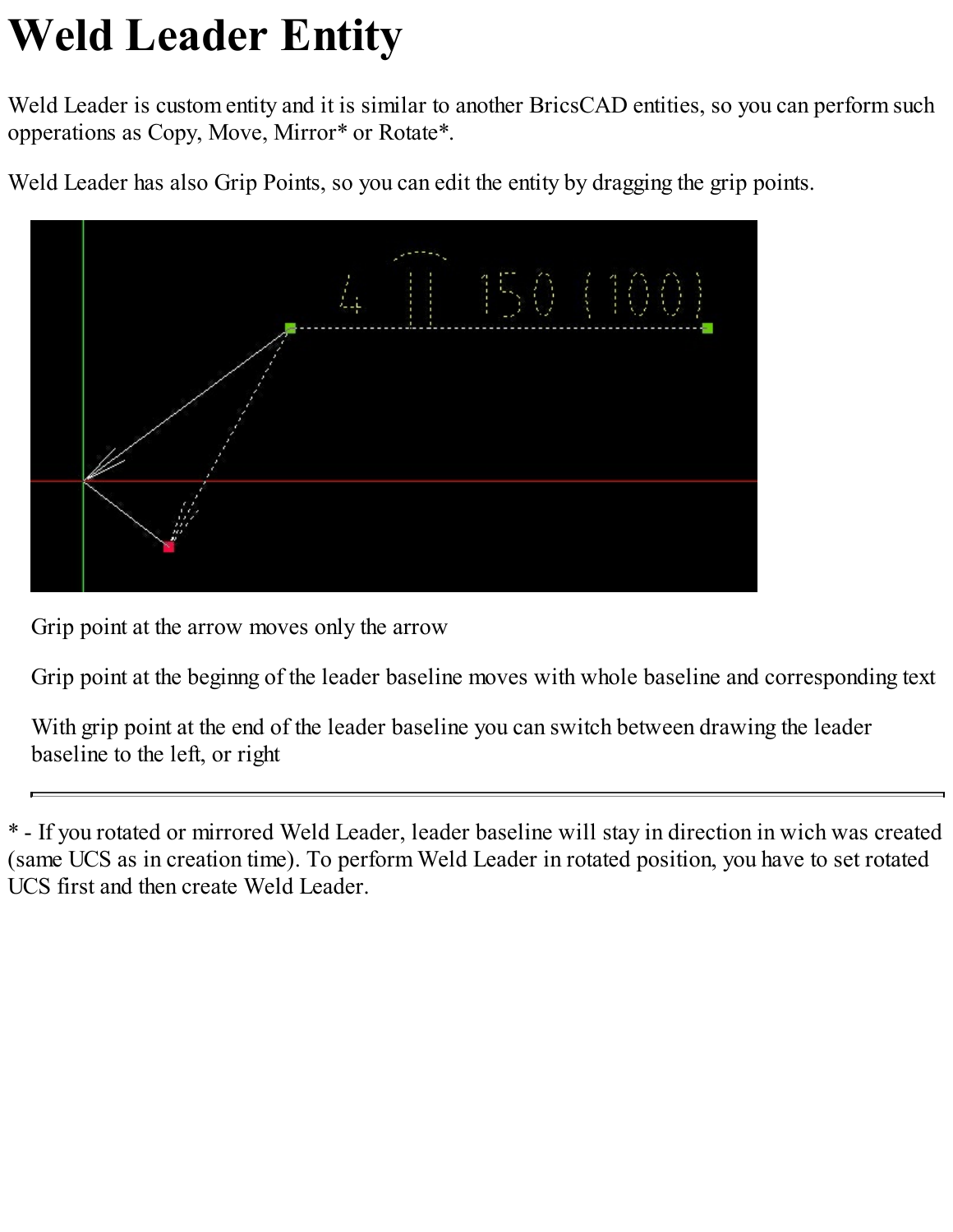### <span id="page-8-0"></span>**Item Notes Dialog**

After entering a command "Notes" or by clicking at this  $\mu$ <sup>th</sup> icon in [WLToolbar](#page-2-0) you will be prompt for entering two points:

Starting Point - Point at a place you want to pointing with arrow

Leader Point - Point at a place where you want to have leader line with weld symbol

Then Item Notes dialog will display.



1 - By default scale is loaded from current dimension style scale (dim scale overall), but you can change it here.

2 - Expand / Collapse another four note lines

If you check No leader, no leader will be created. It's useful if you just want note something without leader.

OK button will create new Notes

OK + arrow wil create new Notes and start [ARROW](#page-10-0) command

Cancel button will abort operation with nothing created

If you set Drawing number, it will be added to every note wich has also Item number. Drawing number is saved with the DWG, so when you set it once, it will be loaded to every new Item Note, until you change it, or delete it. If you want to change it, just for one note, you can perform that by changing the first editbox in coresponding note.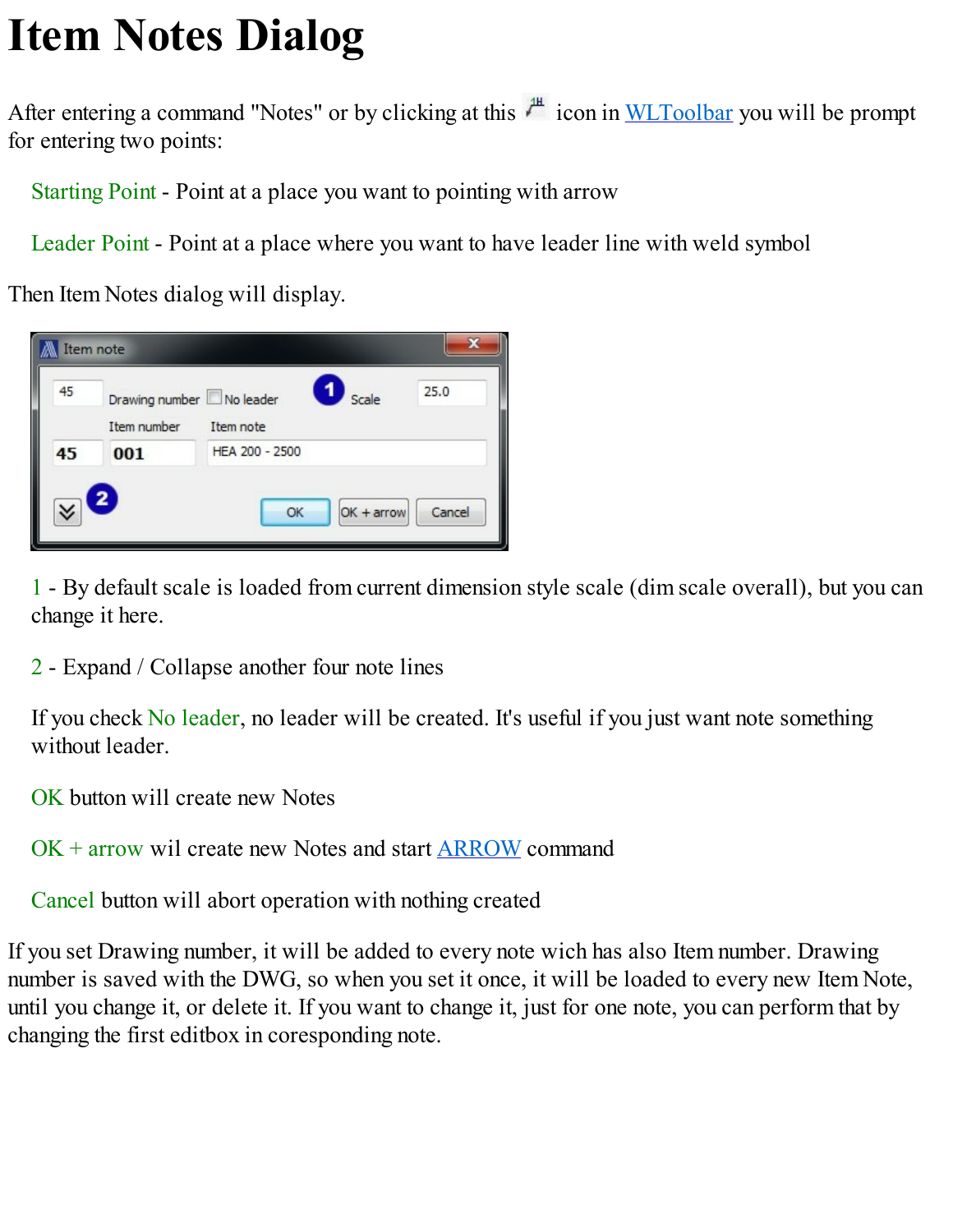## **Item Notes Entity**

Item Note is custom entity and it is similar to another BricsCAD entities, so you can perform such opperations as Copy, Move, Mirror\* or Rotate\*.

Item Note has also Grip Points, so you can edit the entity by dragging the grip points.



Grip point at the arrow moves only the arrow

Grip point at the beginng of the leader baseline moves with whole baseline and corresponding text

With grip point at the end of the leader baseline you can switch between drawing the leader baseline to the left, or right

\* - If you rotated or mirrored Weld Leader, leader baseline will stay in direction in wich was created (same UCS as in creation time). To perform Weld Leader in rotated position, you have to set rotated UCS first and then create Weld Leader.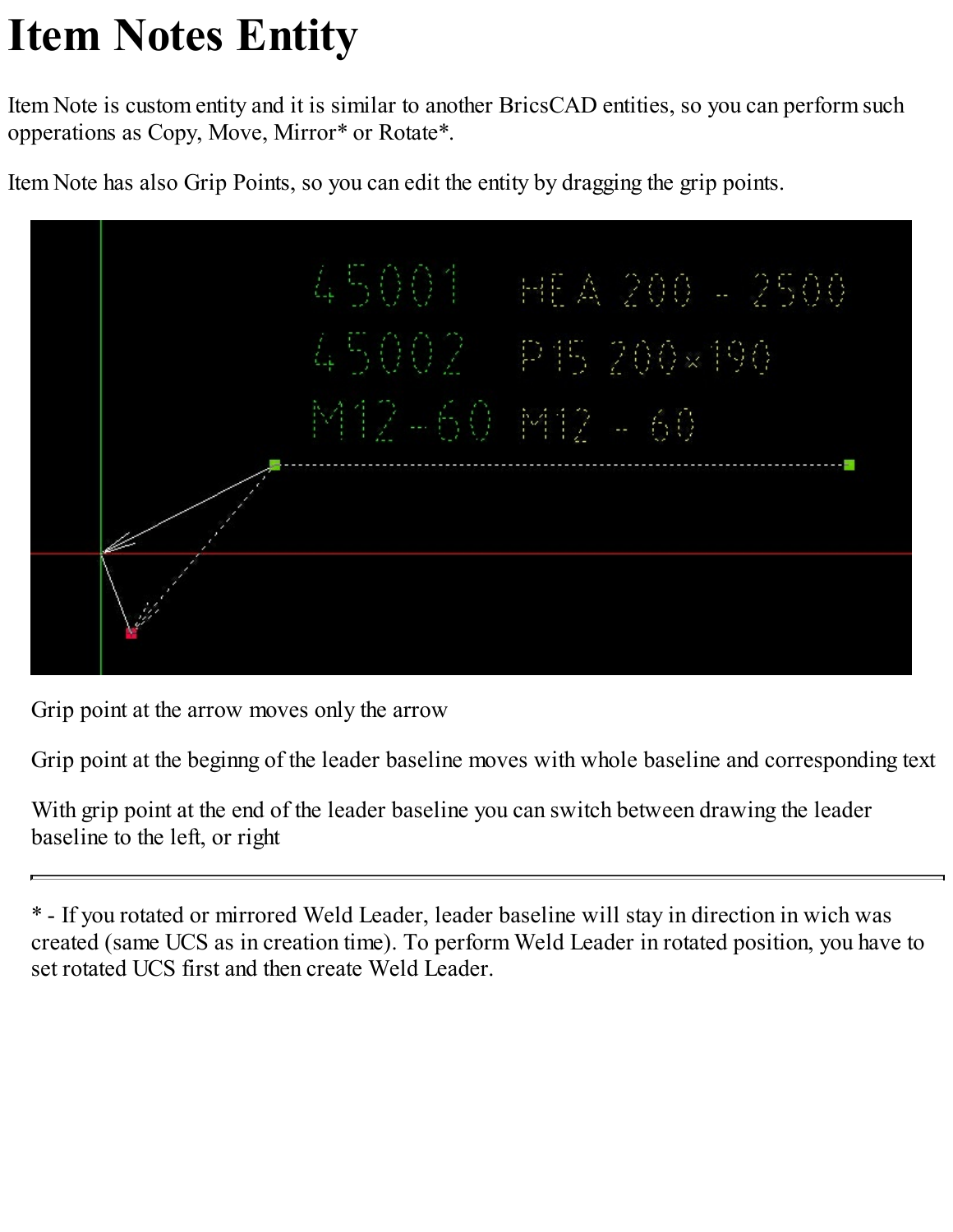### <span id="page-10-0"></span>**Additional Arrow**

For additional arrow leader enter "Arrow" command or click at this  $\tau$  icon in [WLToolbar](#page-2-0).

You will be prompt for starting point and another maximaly five points. Starting point is a point with arrow. If you want less then another five points just press "enter", or "space bar".

**NOTICE:** Size of arrow is loaded from dimension style scale (dim scale overall) and can not be set wile creating, or after creating. So, please be sure, that you have set required dim style first. (will be improved in next upgrade).

You can perform Move, Rotate, Mirror or Copy operation on Arrow entity.

Arrow entity also has Grip Points, so you can edit the entity by dragging the grip points.

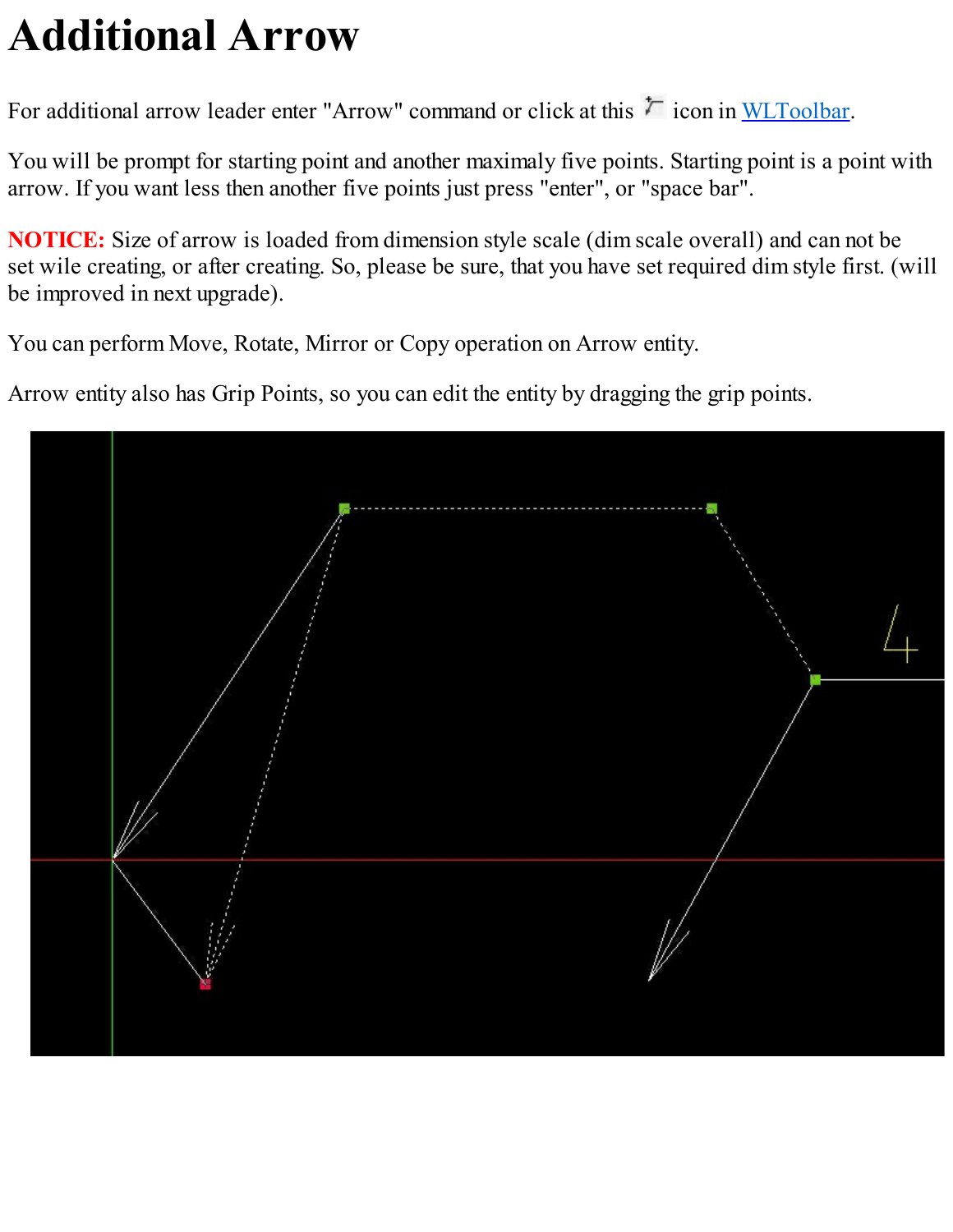#### **Translations**

By default, Language are set to default BricsCAD language from registry. Weld Leader Tool provide English and Czech. If you want to create your own language translation, you could do it by these simple steps:

1. In "Weld Leader\Lang" program folder COPY messages.en\_US.msg and replace "en\_US" with identifier name of required language (for example "de\_DE" for German or "fr\_FR" for French)

- 2. Open the copied file with simple text editor (for example Notepad)
- 3. Texts are writen in KEY / VALUE format separated by "#".

#### **<key> # <value>**

 $\langle \text{key} \rangle$  is unique identifier and must be not changed, please obey this.

<value> is a message text wich will be display in dialog, or command promts.

Translate and rewrite the <value> messages.

4. Save this file. Please do not save this file in non ANSI format, it may cause incorrect text display.

5. Run BricsCAD and select your newly created language in [WLSet](#page-4-0) dialog.

6. If you want us to share your language translation with Weld Leader Tool installation, please send your .msg file via email to *development@stacad.cz*. We will be glad, and of course we will state your name (or company) as the autor of translation.

**Notice:** For correct text display, ensure that you changed the ISO three letters language abbreviation (value of LANG key) at the beginning of the messages.<language code>.msg file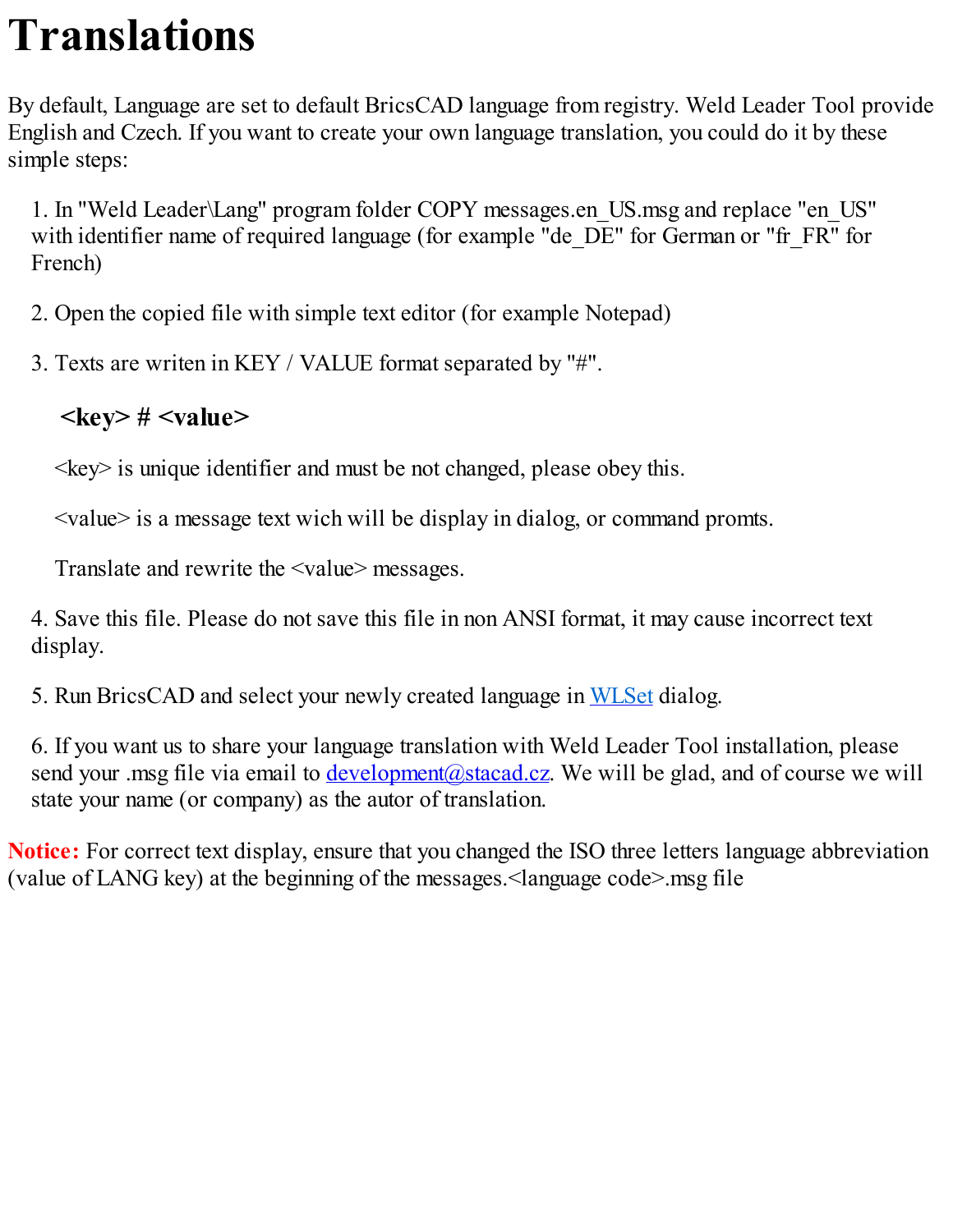## **Registry Changes**

Weld Leader Tool has feature Demand-load that mean, necessary files are loaded only if you invoke some command from WLTool or if you opened drawing with WL entities.

To appropriate function of Weld Leader Tool and Demand-load, WLTool installation created these records in registry.

HKEY\_CURRENT\_USER\Software\STACAD\WeldLeader

HKEY\_CURRENT\_USER\Software\Bricsys\BricsCAD\<Version>\ <Lang>\Applications\JSDBWeldLeader

HKEY\_CURRENT\_USER\Software\Bricsys\ObjectDRX\ <Version>\Applications\JSDB\_WeldLeader

HKEY\_CURRENT\_USER\Software\Bricsys\ObjectDRX\<Version>\Applications\JSDB\_ItemNote

HKEY\_CURRENT\_USER\Software\Bricsys\ObjectDRX\ <Version>\Applications\JSDB\_LeaderArrow

<Version> is version of your BricsCAD. If you have have multiple BricsCAD versions installed on your computer, it will write these keys in all versions supported by Weld Leader Tool. Weld Leader Tool only supports Bricscad V13, V13x64, V14 and V14x64.

<Lang> is your current language of BricsCAD product

#### **Unistaller will remove all these registry keys.**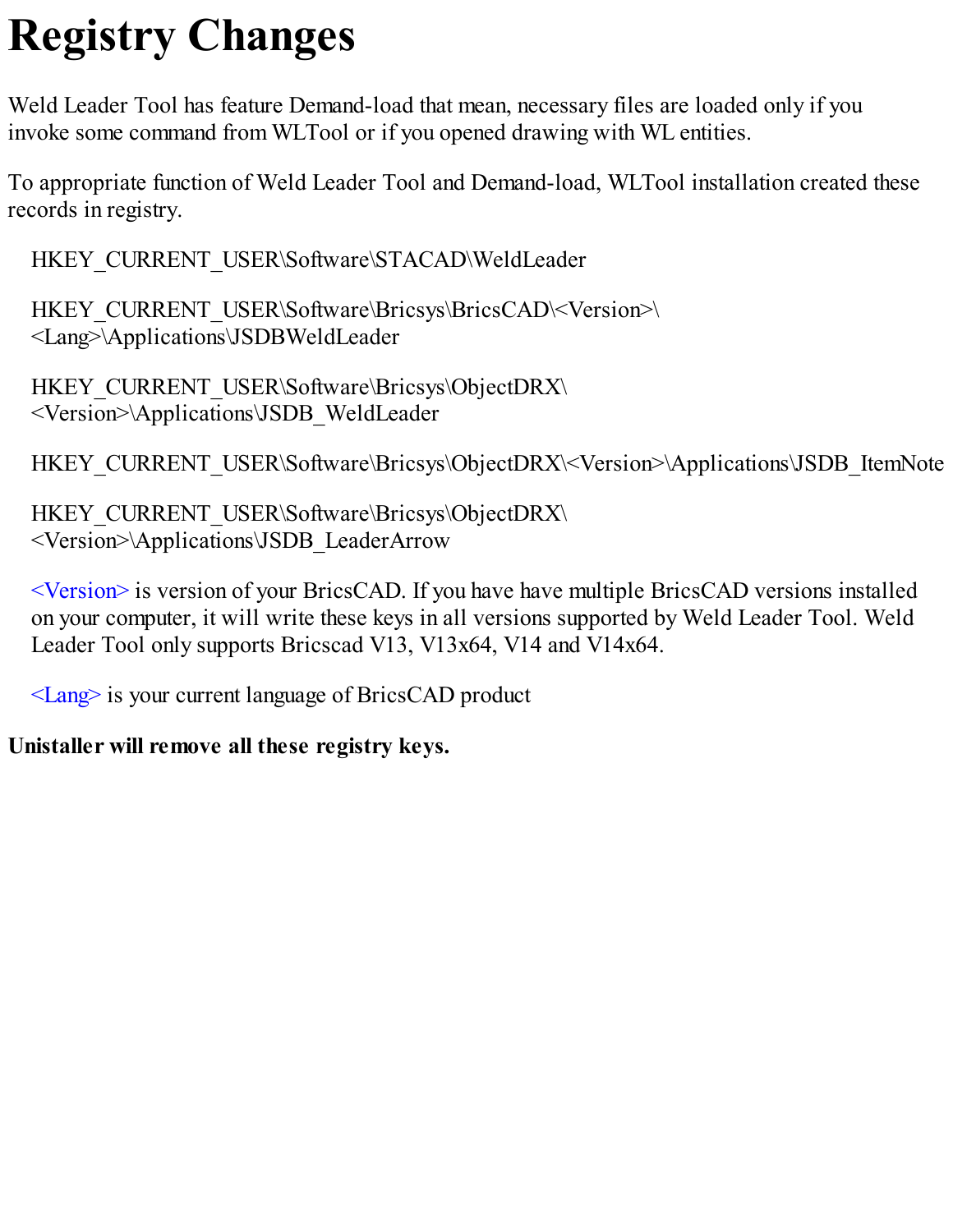### <span id="page-13-0"></span>**Problem Solving**

#### **WLToolbar are not shown**

Firstly, check if partial CUI WLTool.cui is loaded. You can do that by checking BricsCAD Customize dialog *Tools>Customize -> Toolbars tab,* there should be WLTOOL Toolbar at the end of tree.

If WLTool are not in the tree view, probably partial CUI file are not loaded. Enter command \_MENULOAD and in "Load Customization Group From File" edit box select WLTool.cui from "Weld Leader Tool\Lang" program folder.

If partial CUI file is part of main Customization file, then just click with right mouse button on any free shaddow place at BricsCAD toolbars area and select WLTOOL->WLTools toolbar.

#### **After entering command or start command by icon from WLToolbar nothing happend or Proxy Entities displayed instead of WL entities**

It could be a problem with Demand Load or registry records.

Ensure, you have set Demand-load variable to 3 (eneabled Demand-load when opening drawings with custom entities and eneabled Demand-load when invoking applications commands) in BricsCAD Settings > Settings -> Program Options > User preferences >Demand Load

If you have set Demand-load variable to 3 and still have an isue with this, try to load BRX and DBX dlls manualy by entering command "\_APPLOAD" add "JS\_DBX.dbx" and "JS\_ARX.brx" from "WeldLeader Tool\<your version of BricsCAD>\" program folder and load it in same order, "JS\_DBX" file first, then "JS\_ARX" file.

If there is any other problem, or if these solutions solved nothing for your problem, please send us report at <u>[development@stacad.cz](mailto:development@stacad.cz)</u>